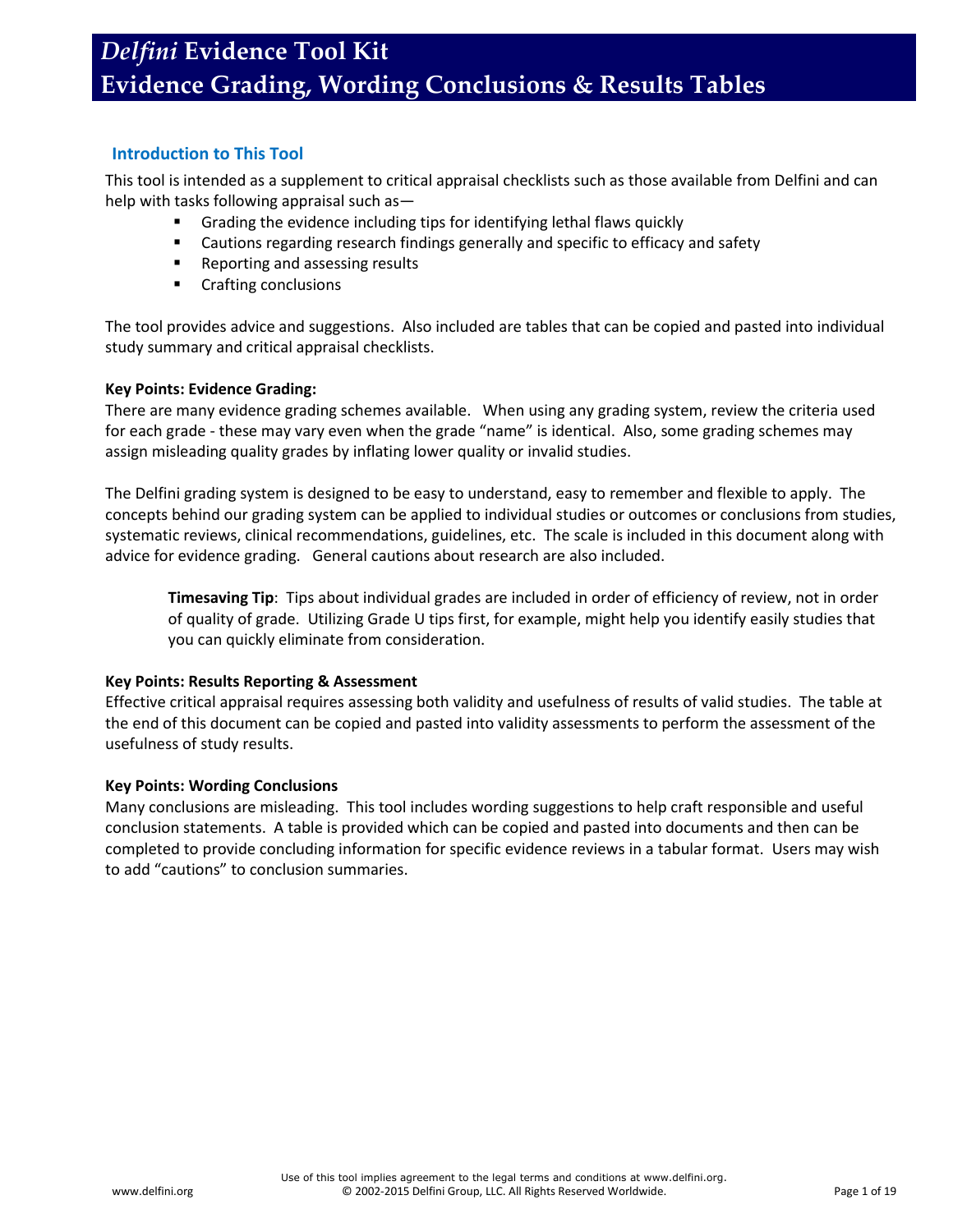### **Contents**

| <b>Item</b>                                           | Page |
|-------------------------------------------------------|------|
| Delfini Validity & Usability Grading Scale            | 3    |
| <b>Cautions Regarding Research Findings Generally</b> | 5    |
| Tips for Grading Primary Studies Using Delfini Scale  | 7    |
| Grade $U - 7$<br>$\blacksquare$                       |      |
| Grade $B-U-8$<br>п                                    |      |
| Grade $A - 9$                                         |      |
| Grade $B - 9$<br>٠                                    |      |
| <b>GRADE Grading System</b>                           | 10   |
| <b>AHRQ EHCP Grading System</b>                       | 12   |
| Conclusions & Wording Suggestions                     | 14   |
| <b>Results Table</b>                                  | 18   |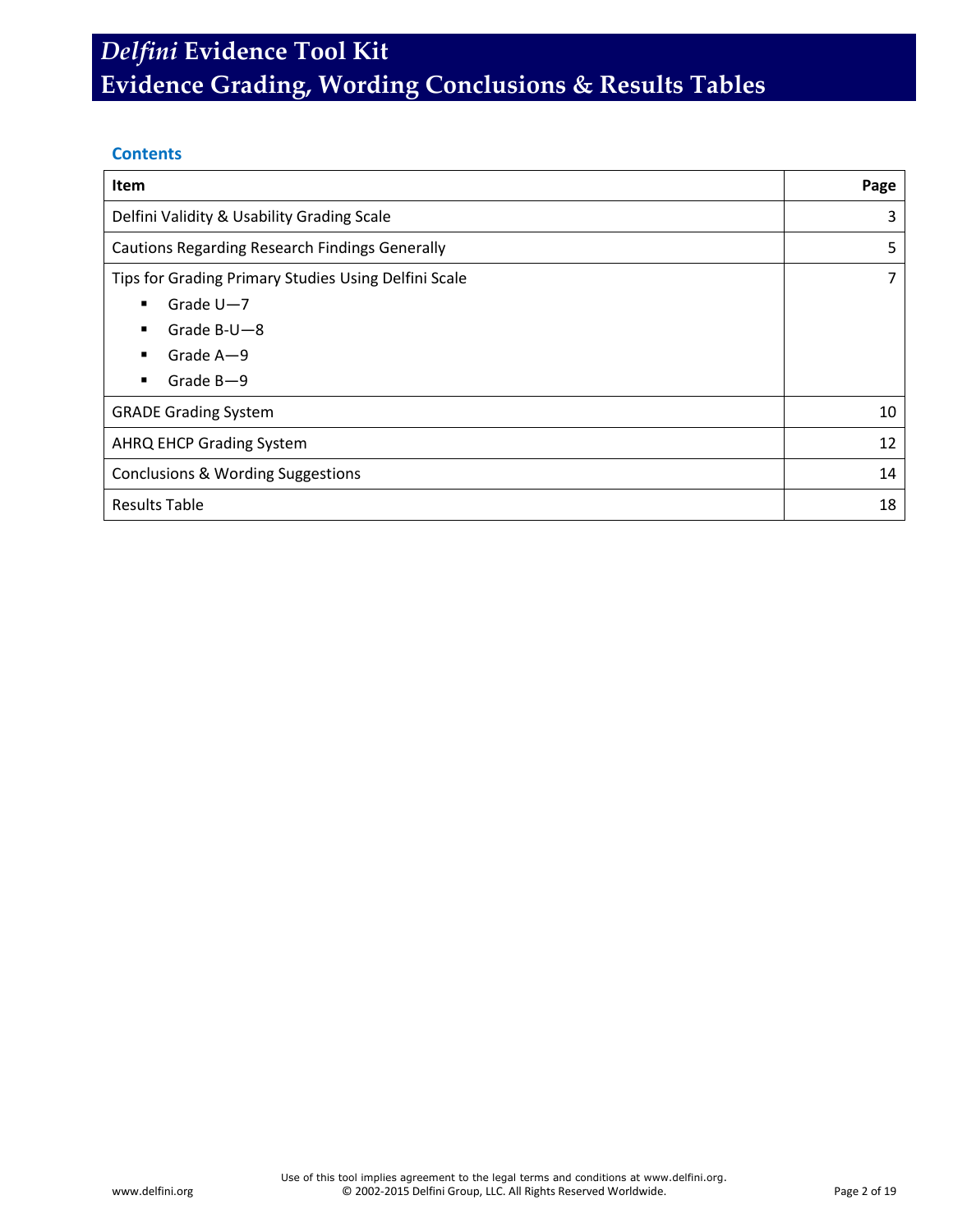## **Delfini Validity & Usability Grading Scale for Summarizing the Evidence for Interventions**

**Due to complexities with studies of diagnostic tests, no recommendations for them are provided here.) All-or-none studies (observational) may be an exception and occur rarely**

|                                                                   | <b>Strength of Evidence Advice</b>                                                                                                                                                                                                                                                                                                                                                                                                                                                                                                                                                                                                              |
|-------------------------------------------------------------------|-------------------------------------------------------------------------------------------------------------------------------------------------------------------------------------------------------------------------------------------------------------------------------------------------------------------------------------------------------------------------------------------------------------------------------------------------------------------------------------------------------------------------------------------------------------------------------------------------------------------------------------------------|
| <b>Grade of</b><br><b>Usability</b>                               | Grades can be applied to individual studies, to conclusions within studies, a body of evidence<br>or to secondary sources such as guidelines or clinical recommendations. General advice is<br>provided below.                                                                                                                                                                                                                                                                                                                                                                                                                                  |
| <b>Grade A:</b><br><b>Useful</b>                                  | The evidence is strong and appears sufficient to use in making health care decisions-it is both<br>valid and useful (e.g., meets standards for clinical significance, sufficient magnitude of effect<br>size, physician and patient acceptability, etc.).                                                                                                                                                                                                                                                                                                                                                                                       |
|                                                                   | Advice: Studies achieving this grade should be outstanding in design, methodology, execution<br>and reporting and have successful study performance outcomes, providing useful information to<br>aid clinical decision-making, enabling reasonable certitude in drawing conclusions.                                                                                                                                                                                                                                                                                                                                                            |
|                                                                   | For a body of evidence:                                                                                                                                                                                                                                                                                                                                                                                                                                                                                                                                                                                                                         |
|                                                                   | Several well-designed and conducted studies that consistently show similar results                                                                                                                                                                                                                                                                                                                                                                                                                                                                                                                                                              |
|                                                                   | For therapy, screening and prevention studies: RCTs. In some cases a single, large well-<br>$\bullet$<br>designed and conducted RCT may be sufficient; however, without confirmation from other<br>studies results could be due to chance, undetected significant biases, fraud, etc. In such<br>instance the study might receive a Grade A, but the Strength of the Evidence should include<br>a cautionary note.                                                                                                                                                                                                                              |
|                                                                   | For natural history and prognosis: Cohort studies<br>$\bullet$                                                                                                                                                                                                                                                                                                                                                                                                                                                                                                                                                                                  |
| $\boldsymbol{\odot}$<br><b>Grade B:</b><br><b>Possibly Useful</b> | The evidence appears potentially strong and is probably sufficient to use in making health care<br>decisions - some threats to validity were identified.                                                                                                                                                                                                                                                                                                                                                                                                                                                                                        |
|                                                                   | Advice: Grade B studies should be very well designed and executed and meet most of the<br>requirements that it takes to achieve a Grade A. Grade B evidence appears potentially strong<br>and is probably sufficient to use in making health care decisions-some threats to validity have<br>been identified. Studies achieving this grade should be of high quality and contain only non-<br>lethal threats to validity and with sufficiently useful information to aid clinical decision-making,<br>enabling reasonable certitude in drawing conclusions. Grade B is more frequent than Grade A,<br>but is still a difficult grade to achieve |
|                                                                   | For a body of evidence:                                                                                                                                                                                                                                                                                                                                                                                                                                                                                                                                                                                                                         |
|                                                                   | The evidence is strong enough to conclude that the results are probably valid and useful (see<br>above); however, study results from multiple studies are inconsistent or the studies may have<br>some (but not lethal) threats to validity.                                                                                                                                                                                                                                                                                                                                                                                                    |
|                                                                   | For therapy, screening and prevention studies: RCTs. In some cases a single, large well-<br>$\bullet$<br>designed and conducted RCT may be sufficient; however, without confirmation from other<br>studies results could be due to chance, undetected significant biases, fraud, etc. In such<br>instance the study might receive a Grade B, but the Strength of the Evidence should include<br>a cautionary note.                                                                                                                                                                                                                              |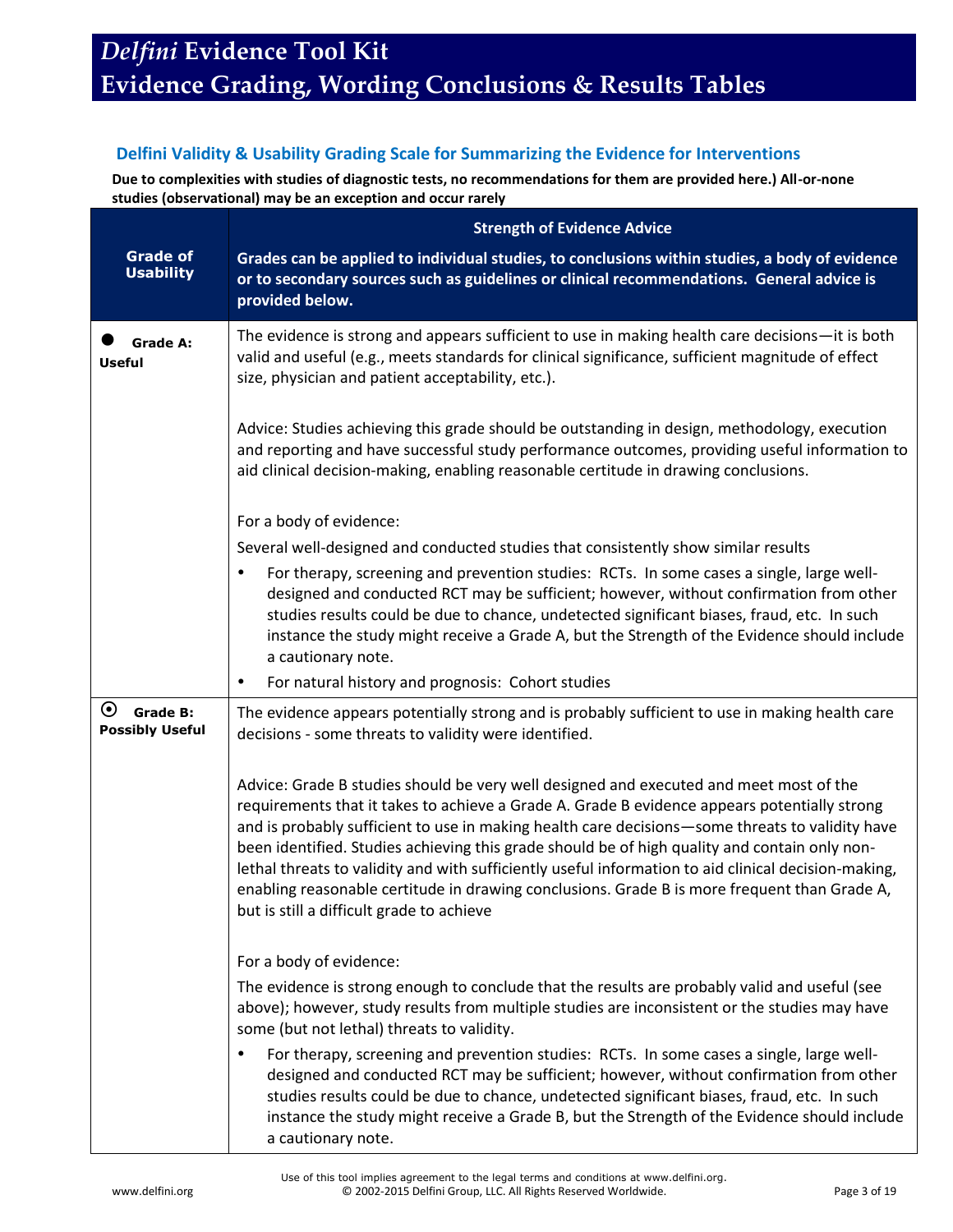|                                                                                  | For natural history and prognosis: Cohort studies                                                                                                                                                                                                                                                                                                                                                                                                                                                                                                                                                                                                                                                                                                                                                                                                                                                                                                                                                                                                                 |
|----------------------------------------------------------------------------------|-------------------------------------------------------------------------------------------------------------------------------------------------------------------------------------------------------------------------------------------------------------------------------------------------------------------------------------------------------------------------------------------------------------------------------------------------------------------------------------------------------------------------------------------------------------------------------------------------------------------------------------------------------------------------------------------------------------------------------------------------------------------------------------------------------------------------------------------------------------------------------------------------------------------------------------------------------------------------------------------------------------------------------------------------------------------|
| <b>O</b> Grade B-U:<br>Possible to<br>uncertain<br>usefulness                    | The evidence might be sufficient to use in making health care decisions; however, there remains<br>sufficient uncertainty that the evidence cannot fully reach a Grade B and the uncertainty is not<br>great enough to fully warrant a Grade U.                                                                                                                                                                                                                                                                                                                                                                                                                                                                                                                                                                                                                                                                                                                                                                                                                   |
|                                                                                  | Study quality is such that it appears likely that the evidence is sufficient to use in making health<br>care decisions; however, there are some study issues that raise continued uncertainty. Health<br>care decision-makers should be fully informed of the evidence quality.                                                                                                                                                                                                                                                                                                                                                                                                                                                                                                                                                                                                                                                                                                                                                                                   |
| Ő<br><b>Grade U:</b><br><b>Uncertain</b><br>Validity and/or<br><b>Usefulness</b> | There is sufficient uncertainty that caution is urged regarding its use in making health care<br>decisions.<br>Uncertain Validity: This may be due to uncertain validity due to methodology (enough<br>threats to validity to raise concern - our suggestion would be to not use such a study in<br>most circumstances) or may be due to conflicting results.<br>Uncertain Usefulness: Or this may be due to uncertain applicability due to results (good<br>$\bullet$<br>methodology, but questions due to effect size, applicability of results when relating to<br>biologic markers, or other issues). These latter studies may be useful and should be viewed<br>in the context of the weight of the evidence.<br>Uncertainty of Author: If the author has reached a conclusion that the findings are<br>$\bullet$<br>uncertain, doing a critical appraisal is unlikely to result in a different conclusion. The<br>evidence leaves us uncertain regardless of whether the study is valid or not. Critical<br>appraisal is at the discretion of the reviewer. |
|                                                                                  | Advice: We end up assigning most studies a Grade U. As stated, we generally never use Grade U<br>studies to inform efficacy decisions, but we will use Grade U evidence for safety, being very<br>careful to describe that the evidence is of low quality                                                                                                                                                                                                                                                                                                                                                                                                                                                                                                                                                                                                                                                                                                                                                                                                         |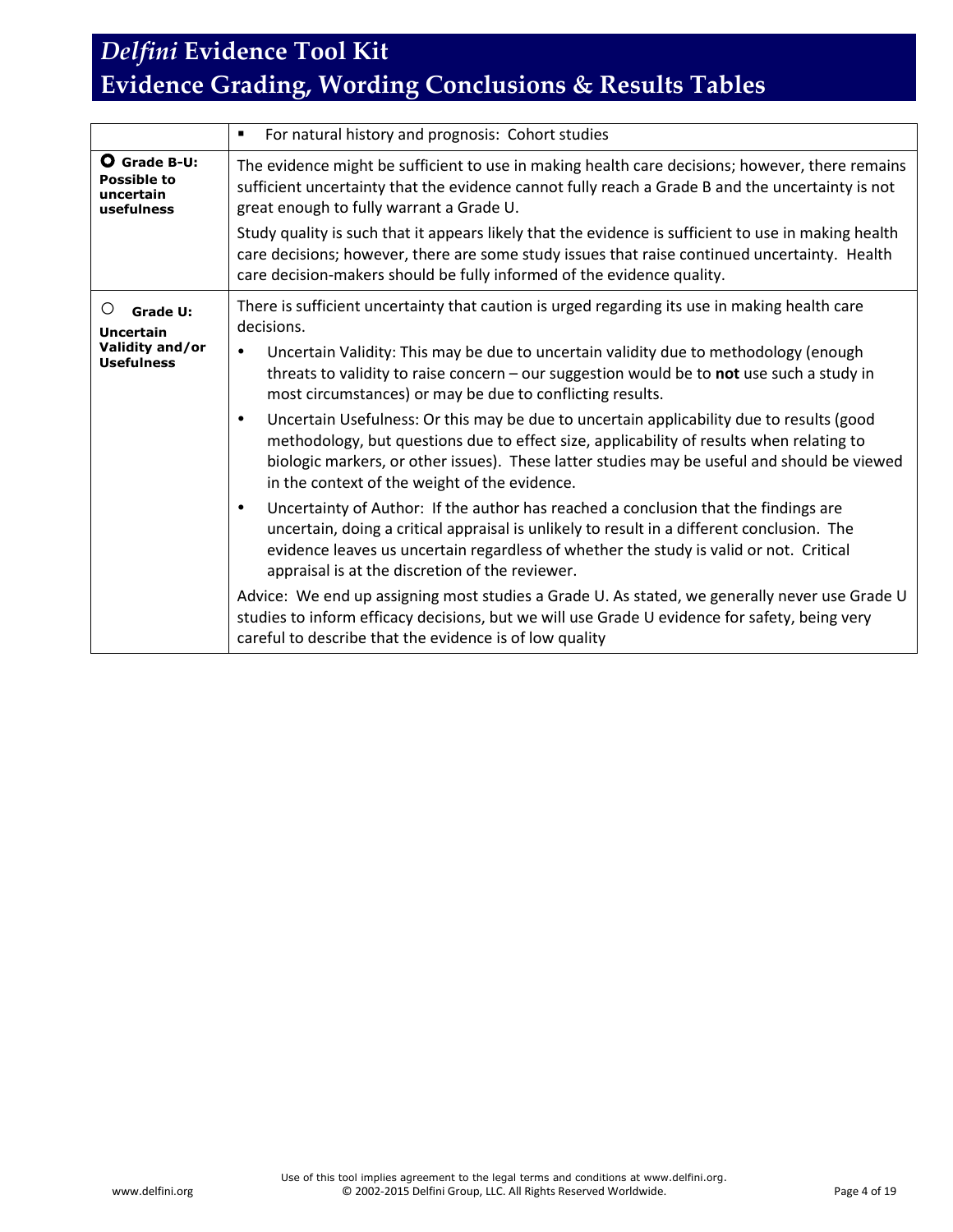## **Cautions**

### **Critical Appraisal Matters: Exaggeration of Differences Between Outcomes in Intervention vs Control Groups (High Quality vs Low Quality RCTs): A Sampling of the Evidence**

To see study citation and abstract, enter the PMID number in the PubMed search window.

| <b>Study Area of Concern</b>                              | <b>Relative</b><br>Exaggeration | <b>Reference (PMID)</b>                                                                                             |
|-----------------------------------------------------------|---------------------------------|---------------------------------------------------------------------------------------------------------------------|
| Inadequate Generation of<br><b>Randomization Sequence</b> | 17% to 75%                      | Juni (11440947), Kjaergard (11730399), Van Tulder<br>(19770609)                                                     |
| <b>Concealment of Allocation</b>                          | 14% to 73%                      | Schulz (7823387), Kjaergard (11730399), Moher<br>(9746022), Juni (11440947)                                         |
| Inadequate Double Blinding                                | 4%% to 72%%                     | Schulz (7823387), Poolman (17332104), Kjaergard<br>(11730399), Moher (9746022), Juni (11440947)                     |
| Loss of Data (Up to 38%)                                  | 2% to 35%                       | Vvan Tulder (19770609), Tierney (15561753),<br>Nüesch (19736281), Canadian Orthopaedic<br>Trauma Society (17200303) |
| Assessing outcomes through models                         | 50% or greater                  | Lachin (11018568)                                                                                                   |

### **Cautions Regarding Research Findings Generally**

- Endpoints should not be intermediate unless there is a body of evidence indicating a relationship between the endpoint and morbidity, mortality, symptom relief, emotional or physical functioning and health-related quality of life.
- Studies have shown that bias tends to favor the intervention, inflating benefits by a relative forty or fifty percent and sometimes higher. These high rates of falsely-inflated results have been found when study characteristics such as generation of the randomization sequence, concealment of allocation, blinding and assessing outcomes through statistical modeling are not utilized or are done incorrectly (references available from Delfini). Therefore, results may be distorted by threats to validity (see detailed critiques).
- Results in a single study that are not confirmed through other valid and useful studies may be due to chance or due to undiscovered or undetectable problems including lethal threats to validity, fraud, etc., and should be viewed with caution.

### **Cautions Regarding Efficacy Findings Generally**

- Study biases frequently favor the intervention (and all studies have some kind of bias).
- **The results of research within a research setting (efficacy) are usually better than the results we see** in real practice (effectiveness).

### **Cautions Regarding Safety Findings Generally**

Evaluating safety data is a complex process. Standards are often lower for using safety data than efficacy data and so there may be more uncertainty about the results. Therefore, conclusions about safety issues should be worded carefully so that information drawn from potentially flawed data regarding safety is not presented as if it is based on stronger evidence than actually exists. There are many cautionary tales about overzealous application of weak safety evidence that may, ultimately, have caused more harms to patients than if the agent had continued to be available.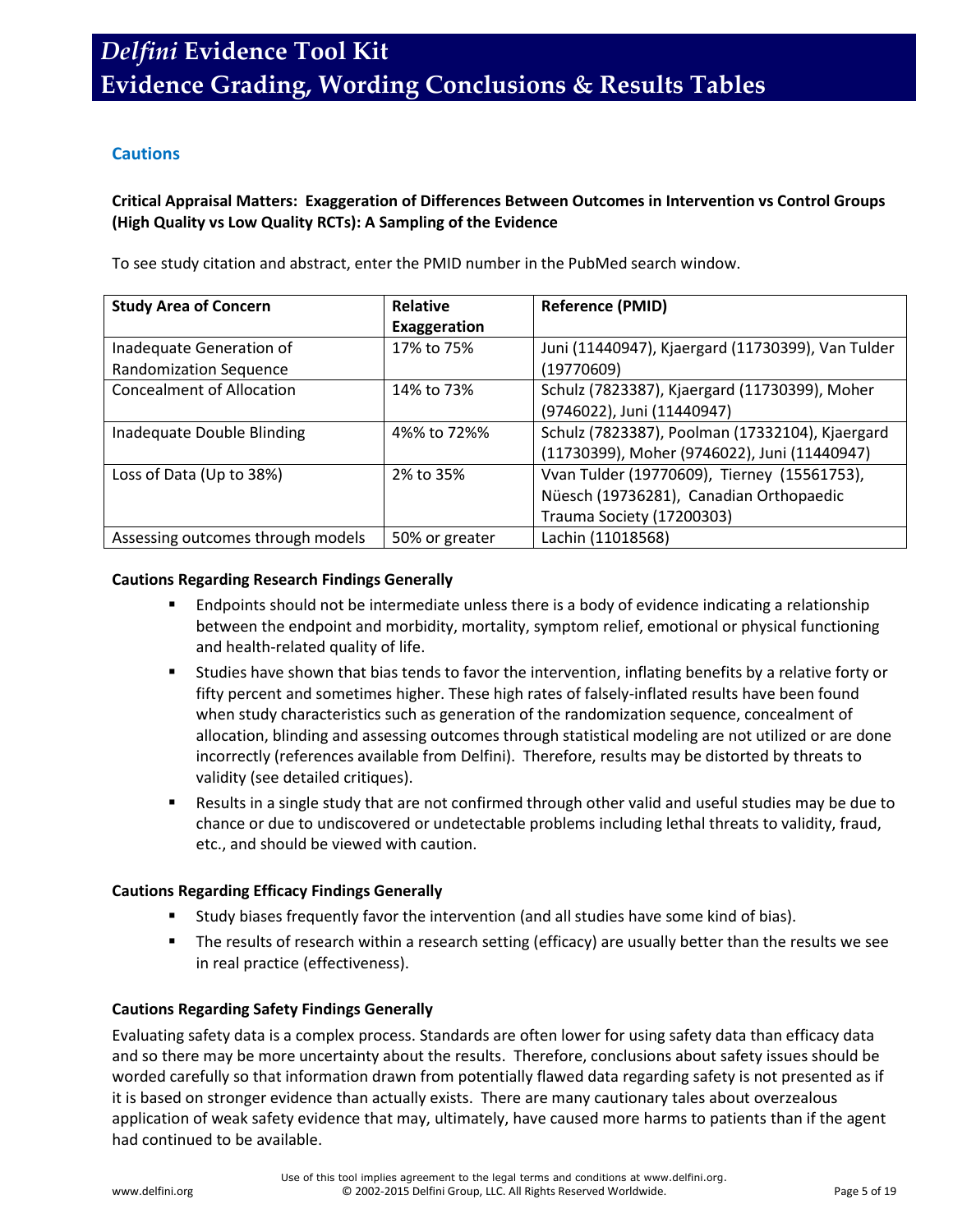- Adverse events often occur infrequently, are often hard to find and usually not the topic of study.
- **Systematic reviews of RCTs dealing with risks and harms should also be sought.** 
	- $\circ$  Keep in mind that risks and harms may be described in various ways in different studies.
	- o There are potential limitations of RCTs and systematic reviews of RCTs that are not specifically focused on safety questions when the RCTs —
		- May not have reported or fully reported adverse events
		- **May be of insufficient duration**
		- May have relied upon small populations (eg, sampling error or power issues)
- Frequently, risks and harms are not prespecified as outcome measures in RCTs, increasing the likelihood of chance findings.
	- o Advice is to look for patterns in multiple studies and to review whether several of the safety outcomes are biologically related or if there is a dose-response relationship, which lends support that these are true safety concerns and not a result of chance findings
	- $\circ$  Unless a study is powered for safety questions, lack of statistically significant differences may mean there is no difference or it may mean it is still unknown if there is a difference. Confidence intervals are useful in evaluating safety issues. For a valid study, the CI represents the range for which there is a 95% chance that the true answer lies. If the range includes a difference that is clinically meaningful, the study has not excluded the risk or harm.
		- Example: Authors report "The two groups did not differ in clinically relevant bleeding." PMID: 12049858. However, the CIs provide much more information: ARI, (95% CI) = 1.3, (0.3 to 2.9) and since the true difference in bleeding between the two groups could be as great as 2.9% (i.e., clinically relevant) the authors' conclusion is misleading.
- Authors sometimes utilize composite endpoints for efficacy, but single endpoints for safety endpoints. Consider looking at composites for risks and harms.
- It may be reasonable at times to use safety data from lower quality RCTs, because safety information from selected lower-grade RCTs may have greater validity and usefulness than observational studies or case reports.
- Risks and harms may not be detected until long after completion of RCTs through observational reports. Therefore, frequently long-term safety is unknown.
- It may be necessary to incorporate observational information into safety information if potentially significant risks are detected following the publication of an RCT. Such results should be regarded with caution and generally be considered "signals" as observations cannot demonstrate cause and effect and are highly prone to bias, confounding and chance.
- **FIM** POST-marketing safety data may also be useful.
- As with efficacy data, safety data should be graded for quality and assigned an evidence grade. Although a study may be considered low quality overall, it may be sufficiently valid in one area, such as safety to include in a review; therefore, it may be worthwhile to grade individual study conclusions rather than to assign a grade to the overall study.
- **EXECLING 12** Clinicians are urged to follow FDA recommendations.

See the **Delfini Searching Tool** for advice on search strategies for safety.

See **Conclusions & Wording Suggestions** > **Standard Safety Wording** for some wording tips.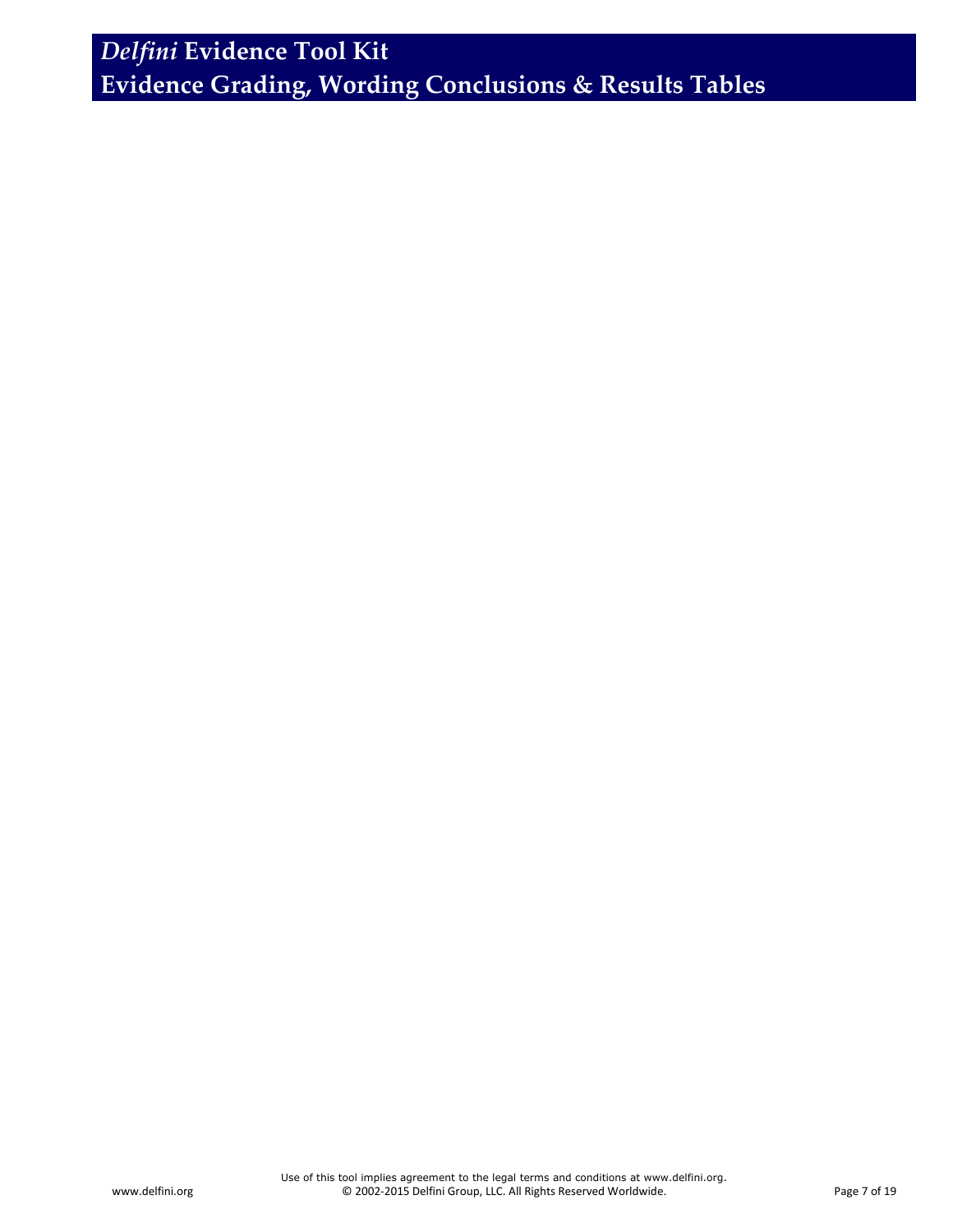### **Tips for Grading Primary Studies**

### **These are general suggestions only. You need to apply judgment.**

### **Grade U: Uncertain Usefulness**

Grade U should be assigned when there is sufficient uncertainty about the accuracy of the estimates of effect resulting in an inability to comfortably draw conclusions from the research and in comfortably applying results. We end up assigning most studies a Grade U.

### **Lethal threats to validity or usability and other considerations warranting a Grade U generally include — and are not limited to — the following:**

This checklist can help to quickly identify lethal flaws within a study. The trial could be considered invalid if any of the following exist:

- 1. Issues with study type
	- a. Observational studies for efficacy of therapy, prevention, or screening interventions, unless the results are all-or-none results (standards are lowered for study quality when evaluating safety issues, but our advice is to take a net view and ensure that the wording of the conclusions is not misleading and that the strength of the evidence is described as being weak if that is the case)
	- b. Case series (including reports using comparisons with historical controls or "natural statistics") unless the results are presented as all-or-none, which is extremely rare
	- c. Claims of noninferiority or equivalence in a superiority trial
- 2. Methods that increase chance findings
	- a. Use of post-hoc analyses (ie, using study outcomes, research questions or subgroups that are not determined in advance) to draw conclusions regarding cause and effect
- 3. Lack of meaningful clinical outcomes or other issues with outcomes
	- a. For clinical questions, a lack of clinical significance (end points need to address direct and meaningful benefit with regard to morbidity, mortality, symptom relief, emotional or physical functioning, and/or health-related quality of life, or there needs to be other valid evidence that demonstrates a causal link between the study outcomes and a clinically significant outcome)
	- b. Effect size is not clinically meaningful
	- c. Nonsignificant findings are reported, but the confidence intervals include clinically meaningful differences
	- d. For noninferiority and equivalence trials:
		- i. Lack of sufficient evidence confirming efficacy of referent treatment
		- ii. Inappropriate deltas (inferiority should be set at the smallest meaningful clinical benefit; equivalence should be set narrowly)
		- iii. Significant biases or analysis methods that would tend to diminish an effect size (conservative application of intent-to-treat analysis, which would tend to diminish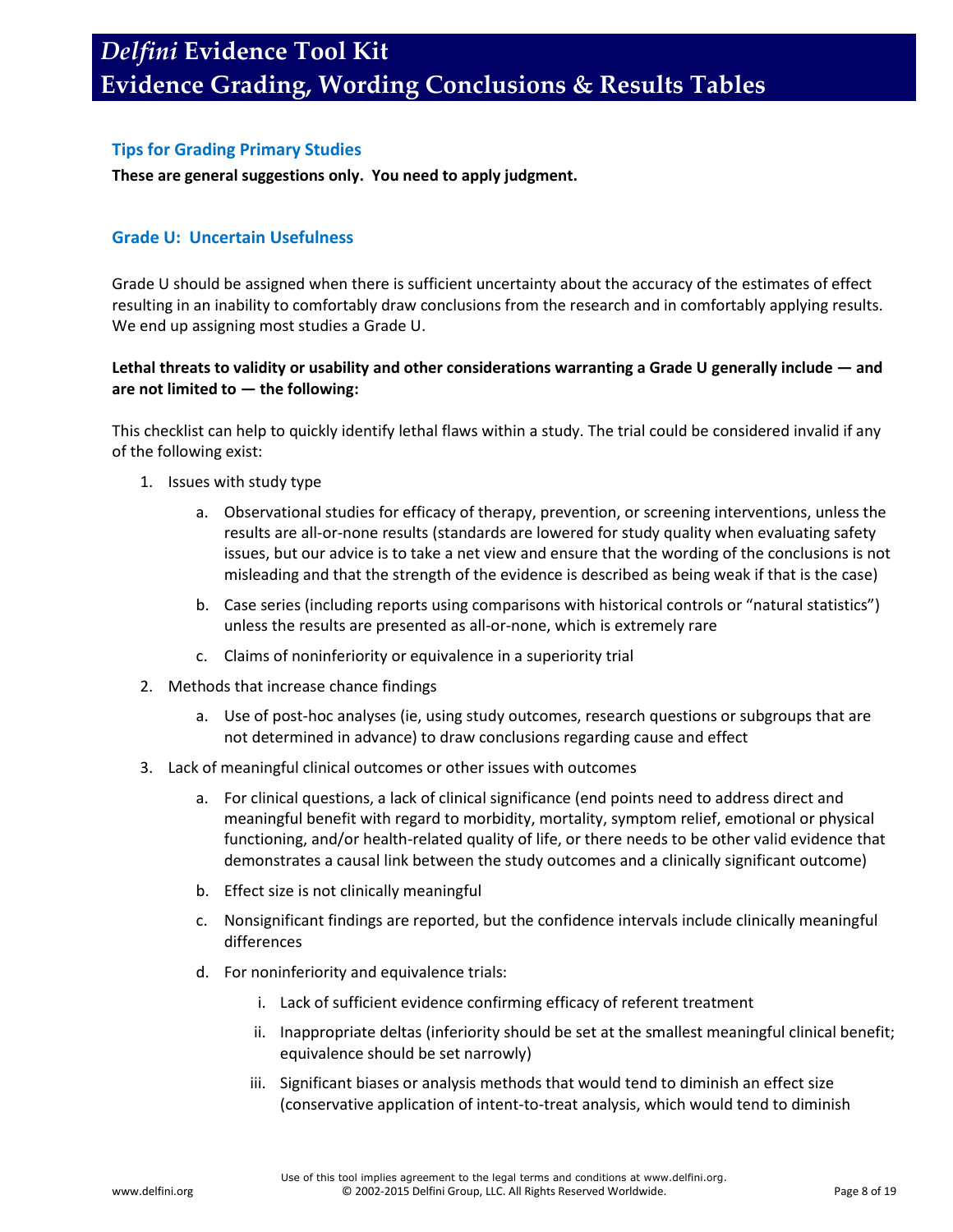differences between groups resulting in a bias towards equivalence or noninferiority, insufficient power, etc)

### **Grade B-U: Possible to Uncertain Usefulness**

**Grade B-U:** We use Grade B-U when the study is not strong enough to warrant a B; but we are uncomfortable disregarding the study (Grade U).

Examples —

- Good study: Study may be well done, but many patients had to discontinue the study medication
- Not so good study: Flaws in the study prevent it from achieving a Grade B — however, it's not so flawed that it reaches Grade U.

**Grade B-U Application: Because of its use for clinical applications, B-U should be used conservatively. B-U is not a default grade. Rather, it should be used when the study is probably a B and the outcomes are highly likely to be true, but it doesn't quite comfortably reach a Grade B.**

We use results of Grade B-U studies. Grade B-U means that we have greater uncertainty than if the study were Grade A or B — however, in contrast to grade U evidence we feel the evidence is strong enough to guide us clinically — and we would feel uncomfortable disregarding it.

Large discontinuation rates and statistical modeling are two frequent reasons for assignment of Grade B-U in otherwise well-designed and -executed studies.

### **Generally, studies with any of the issues below should not exceed a Grade B-U and may result in Grade U:**

- 1. No blinding (open-label)
	- a. No blinding with subjective measures or measures under the influence or control of those who are not blinded, and the outcomes for which could be influenced by lack of blinding may be most appropriately **Grade U**
- 2. Might attrition, including missing data, discontinuations or loss to follow-up, have resulted in distorted outcomes?

Many researchers, biostatisticians and others struggle with this area—there appears to be no clear agreement in the clinical research community about how to best address these issues. There also is inconsistent evidence on the effects of attrition on study results. We, therefore, believe that studies should be evaluated on a case-by-case basis.

The key question is, "Given that attrition has occurred, are the study results likely to be true?" It is important to look at the contextual elements of the study and reasons for discontinuation and loss-to-follow up and to look at what data is missing and why to assess likely impact on results. Attrition may or may not impact study outcomes depending, in part, upon the reasons for withdrawals, censoring rules and the resulting effects of applying those rules, for example.

3. Major problems such as too short study duration, inappropriate composite endpoints or use of composite endpoints for efficacy but not for safety, confounding, significant baseline differences, differences between groups besides element of interest, invalid measurement methods, lack of exposure (adherence issues) wholly inappropriate comparator or dosing or problematic combined endpoints. At times studies may be problematic due to lack of data comparing a new agent or intervention to placebo. For example in a study comparing a new COX-2 agent to an older NSAID, the newer COX-2 agent had a higher event rate for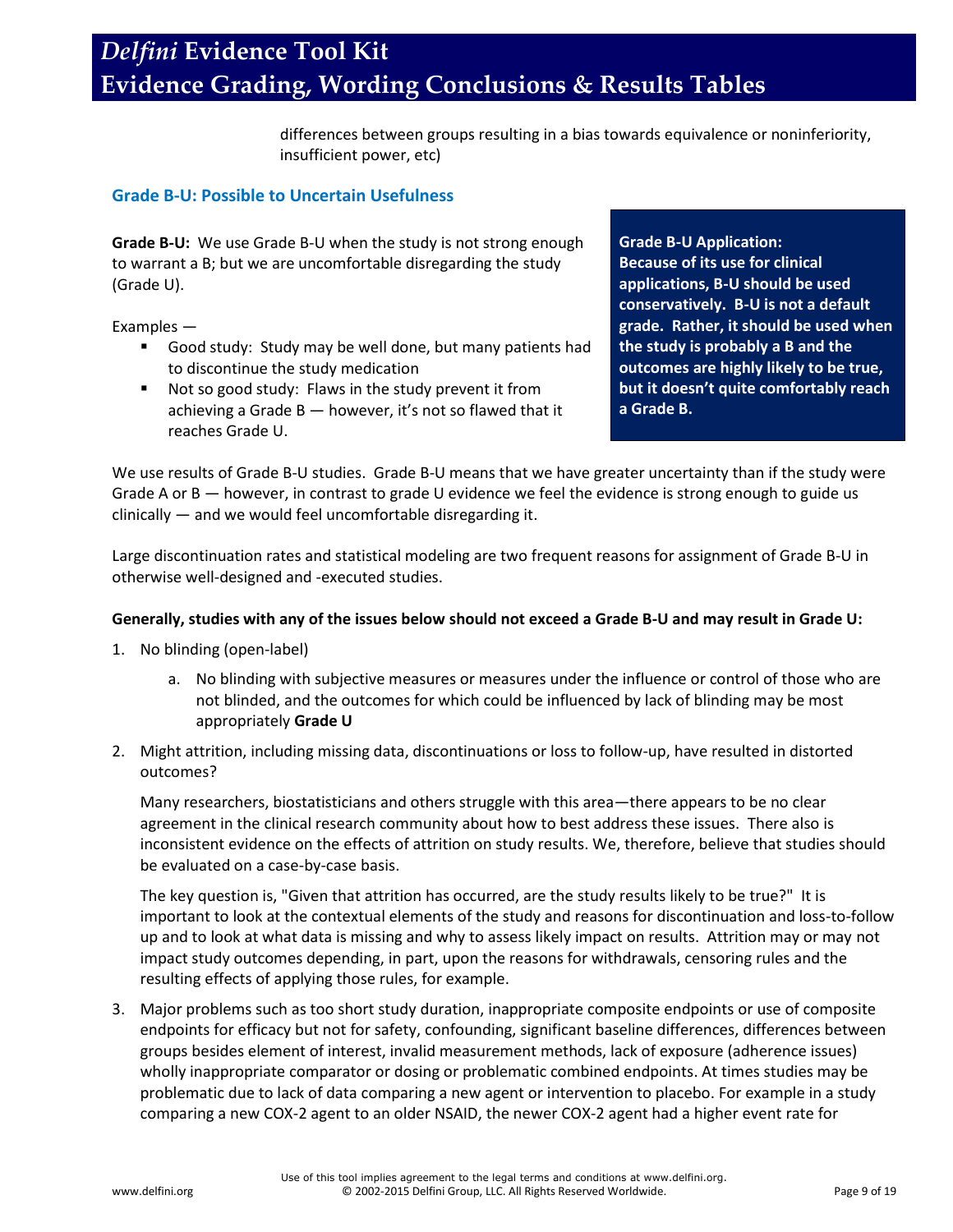thrombotic events and the authors claimed that the new agent did not increase thrombotic risk. They argued that the older agent was protective. Placebo information would have been useful in this situation.

- 4. Small sample size
- 5. Authorial uncertainty: Author has reached a conclusion that findings are uncertain and doing a critical appraisal is most likely not going to result in a different conclusion. The evidence leaves us uncertain regardless of whether the study is valid or not. Critical appraisal is at the discretion of the reviewer. These may be most appropriately assigned **Grade U.**

### **Review the Delfini Study Validity and Usability Tool (long or short version) for a list of critical appraisal considerations.**

### **Grade A: Useful**

Grade A should be rarely assigned to any study. ("Extra points" are not given for challenge or difficulty in answering the question. Authors should not be given extra points by second-guessing them.)

### **A study should not achieve a Grade A, at a minimum, if the following conditions have not been met:**

- 1. Excellence in both design and execution along with clarity and completeness in reporting
- 2. Medium to large "n"
- 3. Representative and appropriate subjects
- 4. Details of randomization and concealment are adequately described and are valid methods
- 5. The subjects and all those working with the subjects are blinded, including assessors
- 6. Bias, confounding or chance have effectively been ruled out as possible explanations for study findings
- 7. Study subjects and controls have been treated identically excepting for the element of interest
- 8. Appropriate intervention (e.g., proper dosing) and appropriate comparator (e.g., including placebo or based on prior studies that demonstrate effectiveness against placebo)
- 9. Adequate duration
- 10. Measurement is objective
- 11. ITT analysis has been conducted (meaning analysis included all randomized patients and analyzes their outcomes in the groups to which they were assigned) plus puts the burden of proof on the intervention through the selected method of imputation of outcomes for missing data points
- 12. For clinical questions, meaningful benefit to patients in clinically significant areas

### **Grade B: Possibly Useful**

Grade B is more frequent than Grade A, but is still a difficult grade to achieve. Grade B studies should be very well designed and executed and meet most of the requirements that it takes to achieve a Grade A.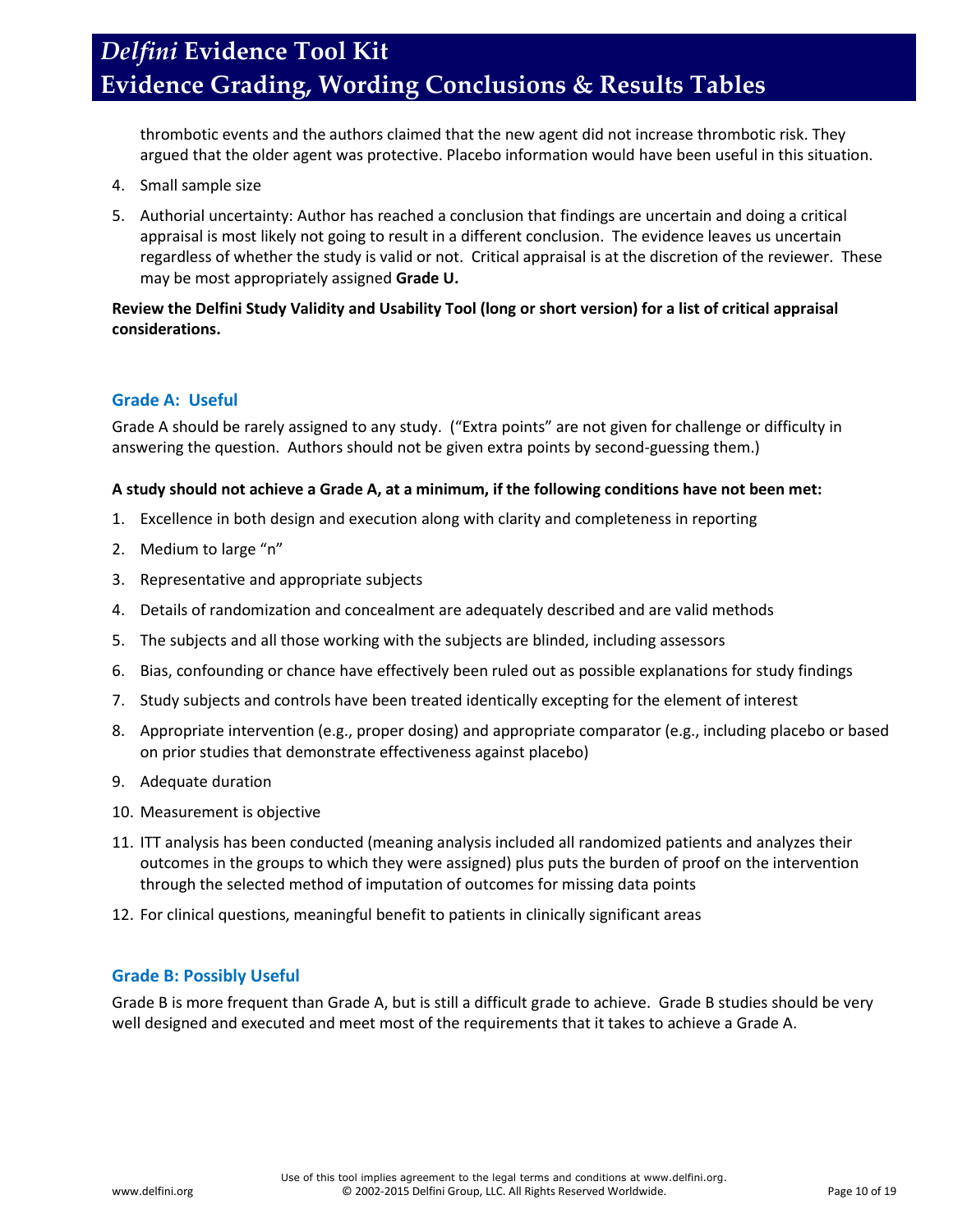## **GRADE Grading System**

GRADE (Grading of Recommendations Assessment, Development and Evaluation) is a system for summarizing and rating the quality of evidence and grading strength of recommendations in systematic reviews, health technology assessments (HTAs) and clinical practice guidelines.[1] There has been great interest in GRADE for several years and, because it is frequently referred to, we are summarizing the key points about how GRADE is applied to grade the quality of evidence and the strength of recommendations.

Following critical appraisal of the evidence, it is possible to apply the GRADE criteria to determine the rating of the evidence for an outcome across all studies based on study design, risk of bias, precision, consistency, directness and magnitude of effect.

### **Rating of the Evidence**

Randomized controlled trials (RCTs) enter the system as high-quality evidence, and observational studies enter the system as low-quality evidence. Five factors (study limitations, imprecision, inconsistency of results, indirectness of results and publication bias) may lead to a rating down of the quality of evidence, and three factors (large magnitude of effect, dose response and confounder) which are likely minimize the effect size may lead to an uprating. Ultimately, the quality of evidence for each outcome falls into one of four categories from high to very low (high, moderate, low and very low) as shown in the table below.

GRADE distinguishes between quality assessment conducted as part of a systematic review and that undertaken in the process of guideline development. For systematic reviews, the rating of the quality of evidence reflects the degree of confidence that the estimates of the effect are correct. For guideline recommendations, the quality ratings reflect the degree of confidence that the estimates of effect are adequate to support a particular decision or recommendation.

### **Quality of Evidence Levels Definitions**

- High: Very confident that the true effect lies close to the estimate of effect
- Moderate: Moderate confidence that the true effect lies close to the estimate of effect
- Low: Limited confidence that the true effect lies close to the estimate of effect
- Very Low: Very little confidence in the estimate of effect

| <b>Study Design At</b><br><b>Entry Into GRADE</b><br>System | <b>Quality of</b><br><b>Evidence on Entry</b> | <b>Lower Category</b><br>If | <b>Final Quality of</b><br><b>Higher Category</b><br><b>Evidence Rating</b><br>If<br>(Select One) |                 |  |
|-------------------------------------------------------------|-----------------------------------------------|-----------------------------|---------------------------------------------------------------------------------------------------|-----------------|--|
| <b>RCT</b>                                                  | HIGH                                          | <b>Risk of Bias</b>         | <b>Effect Size</b>                                                                                | <b>HIGH</b>     |  |
|                                                             |                                               | -1 Serious                  | +1 Large                                                                                          | $+ + + +$       |  |
| <b>Observational Study</b>                                  | LOW                                           | -2 Very Serious             | +2 Very Large                                                                                     | <b>MODERATE</b> |  |
|                                                             |                                               | Inconsistency               | <b>Dose Response</b>                                                                              | $+++0$          |  |
|                                                             |                                               | -1 Serious                  | $+1$                                                                                              | LOW             |  |
|                                                             |                                               | -2 Very Serious             | All plausible                                                                                     | $++00$          |  |
|                                                             |                                               | <b>Indirectness</b>         | confounders                                                                                       | <b>VERY LOW</b> |  |
|                                                             |                                               | -1 Serious                  | would reduce a                                                                                    | $+000$          |  |

### **GRADE Quality of Evidence Assessment Process and Rating**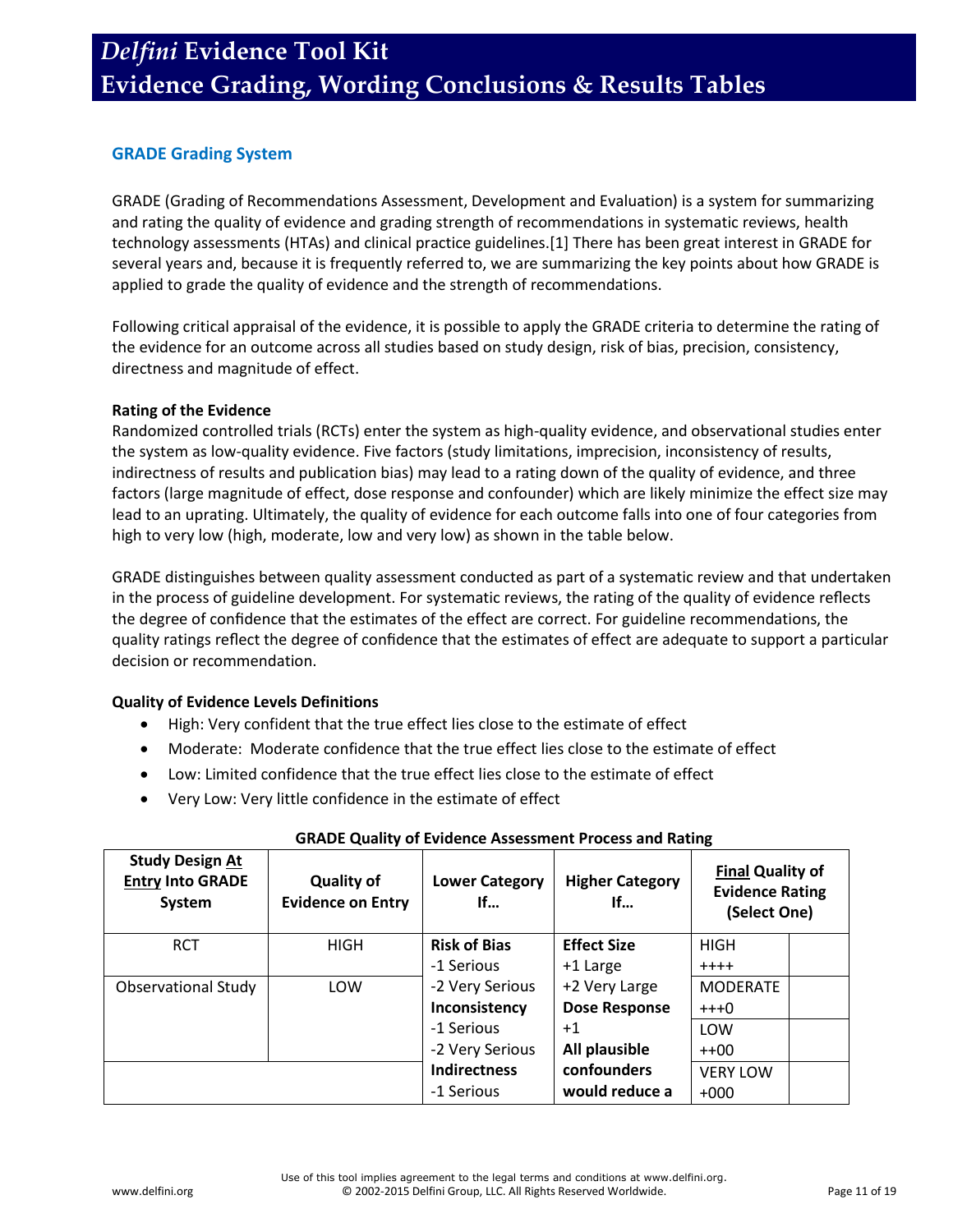|  | -2 Very Serious<br>Imprecision<br>-1 Serious<br>-2 Very Serious<br><b>Publication Bias</b><br>-1 Serious<br>-2 Very Serious | demonstrated<br>effect<br>$+1$<br>All plausible<br>confounders<br>would suggest a<br>spurious effect<br>when the results<br>show no effect<br>$+1$ |  |
|--|-----------------------------------------------------------------------------------------------------------------------------|----------------------------------------------------------------------------------------------------------------------------------------------------|--|
|--|-----------------------------------------------------------------------------------------------------------------------------|----------------------------------------------------------------------------------------------------------------------------------------------------|--|

GRADE recommends creating a table or tables for outcomes that addresses the number of studies, design, limitations, inconsistency, indirectness, imprecision, publication bias, summary of findings, relative risk, absolute risk and a quality score of high to very low.

Some definitions:

- Consistency refers to the degree of similarity of effect sizes of included studies.
- **Directness is the linkage between the intervention and health outcomes (e.g., some** intermediate or surrogate outcome measures are strongly linked to health outcomes and some are not).
- Precision concerns the ability to draw a clinically useful conclusion from the confidence intervals. An imprecise estimate, for example, is one for which the confidence interval is wide enough to include clinically distinct conclusions (e.g., favoring both the interventions being compared).

### **Grading of Recommendations**

Recommendations are tagged as strong or weak (alternative terms: conditional or discretionary) according to the quality of the supporting evidence and the balance between desirable and undesirable consequences of the alternative management options. Values, preferences and resource use are also considered in determining whether a particular recommendation will be strong or weak. GRADE recommends making strong recommendations when there is confidence that the desirable effects of adherence to a recommendation outweigh the undesirable effects. Weak recommendations indicate that the desirable effects of adherence to a recommendation probably outweigh the undesirable effects, but there is less confidence. The following are categories that have been described by GRADE [2]:

- Strong recommendation for using an intervention
- Weak recommendation for using an intervention
- Weak recommendation against using an intervention
- Strong recommendation against using an intervention

#### **References**

1. Balshem H, Helfand M, Schünemann HJ, Oxman AD, Kunz R, Brozek J, Vist GE, Falck-Ytter Y, Meerpohl J, Norris S, Guyatt GH. GRADE guidelines: 3. Rating the quality of evidence. J Clin Epidemiol. 2011 Apr;64(4):401-6. Epub 2011 Jan 5. PubMed PMID: 21208779.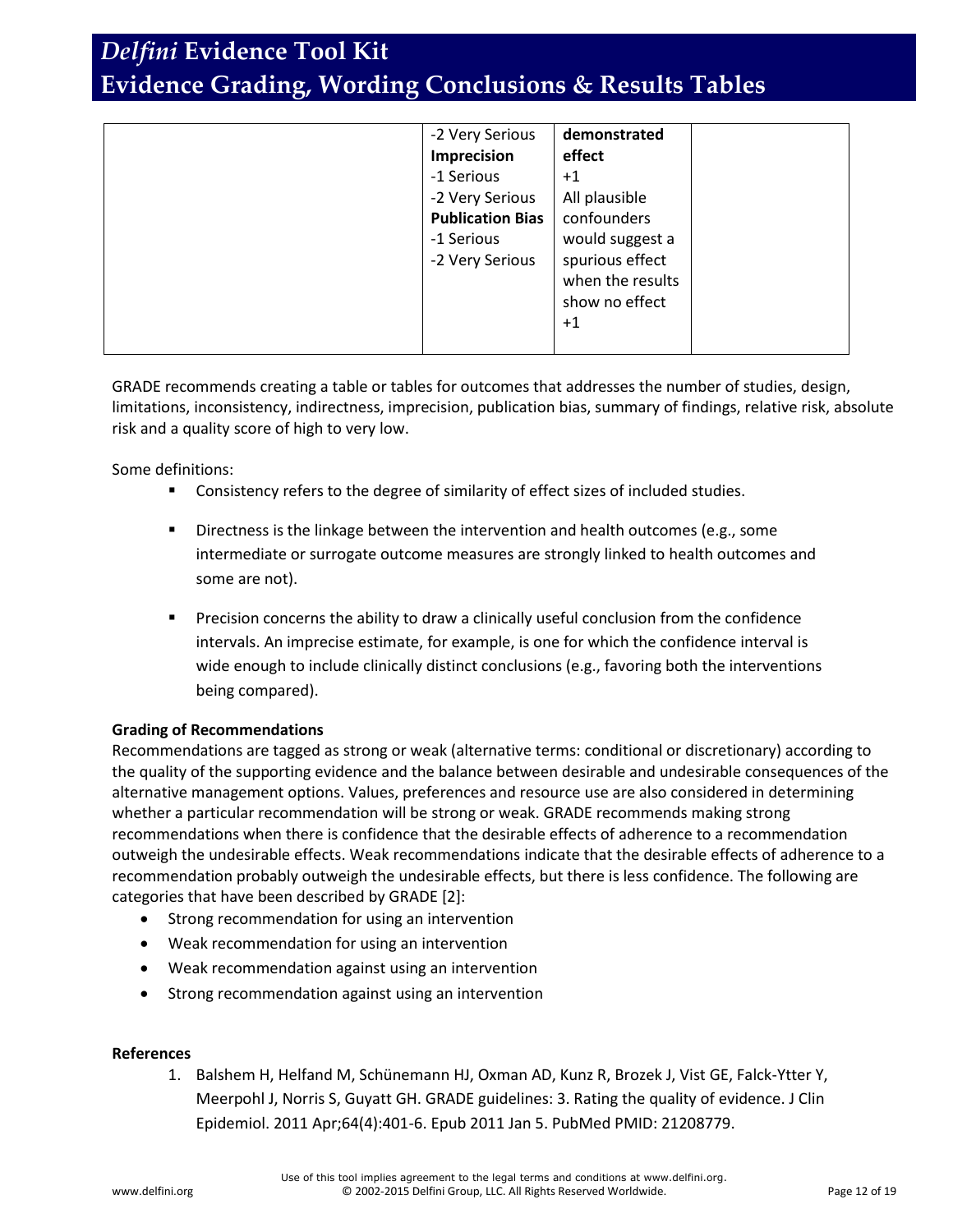2. Guyatt GH, Oxman AD, Vist GE, Kunz R, Falck-Ytter Y, Alonso-Coello P, Schünemann HJ; GRADE Working Group. GRADE: an emerging consensus on rating quality of evidence and strength of recommendations. BMJ. 2008 Apr 26;336(7650):924-6. PubMed PMID: 18436948

### **AHRQ-EHCP Grading System**

Most groups who systematically review the medical literature have an approach to grading the quality of individual studies and also rating the quality for specific outcomes after evaluating the totality of evidence.

The AHRQ EHCP (the Agency for Healthcare Research and Quality and the Effective Health Care Program group grading methodology is worth knowing about.  $^1$  AHRQ EHCP evaluates four domains when rating the overall strength of the evidence (SOE). These domains were selected after reviewing grading methodologies used by the U.S. Preventive Services Task Force (USPSF),<sup>2</sup> the GRADE working group,<sup>3</sup> and other evidence-based practice centers.<sup>4,5</sup>

Briefly, The AHRQ EHCP approach assesses the risk of bias, consistency, directness and precision for each outcome or comparison of interest after rating each study or key outcome from each study for bias (paraphrased, in some instances, below):

- **Bias: each study is scored based on study design and methodology, and the aggregate of** studies is rated for an overall "risk of bias" score. Aggregate risk of bias is scored as low, medium or high. The aggregate quality of studies is rated as good, fair or poor.
- Consistency (the degree of similarity of effect sizes of included studies) is scored as consistent, inconsistent or unknown/not applicable.
- **Directness is the linkage between the intervention and health outcomes scored as direct or** indirect (meaning intermediate or surrogate outcome measures which may or may not be valid measures for clinical usefulness).

 $\overline{\phantom{a}}$  $^1$  Owens DK, Lohr KN, Atkins D, et al. Grading the strength of a body of evidence when comparing medical interventions-Agency for Healthcare Research and Quality and the Effective Health Care Program. *J Clin Epidemiol*. 2009 Jul 10.

<sup>&</sup>lt;sup>2</sup> Sawaya GF, Guirguis-Blake J, LeFevre M, Harris R, Petitti D; U.S. Preventive Services Task Force. Update on the methods of the U.S. Preventive Services Task Force: estimating certainty and magnitude of net benefit. *Ann Intern Med*. 2007 Dec 18;147:871–5.

 $^3$  Guyatt GH, Oxman AD, Vist GE, et al. GRADE: an emerging consensus on rating quality of evidence and strength of recommendations. *BMJ* 2008;336:924e6.

<sup>&</sup>lt;sup>4</sup> West S, King V, Carey TS, et al. Systems to Rate the Strength of Scientific Evidence. Evidence Report/ Technology Assessment No. 47 (Prepared by the Research Triangle Institute- University of North Carolina Evidence-based Practice Center under Contract No. 290–97– 0011). AHRQ Publication No. 02–E016. Rockville, MD: *Agency for Healthcare Research and Quality*; 2002.

<sup>&</sup>lt;sup>5</sup> Treadwell JR, Tregear SJ, Reston JT, Turkelson CM. A system for rating the stability and strength of medical evidence. BMC Med Res Methodol 2006;6:52.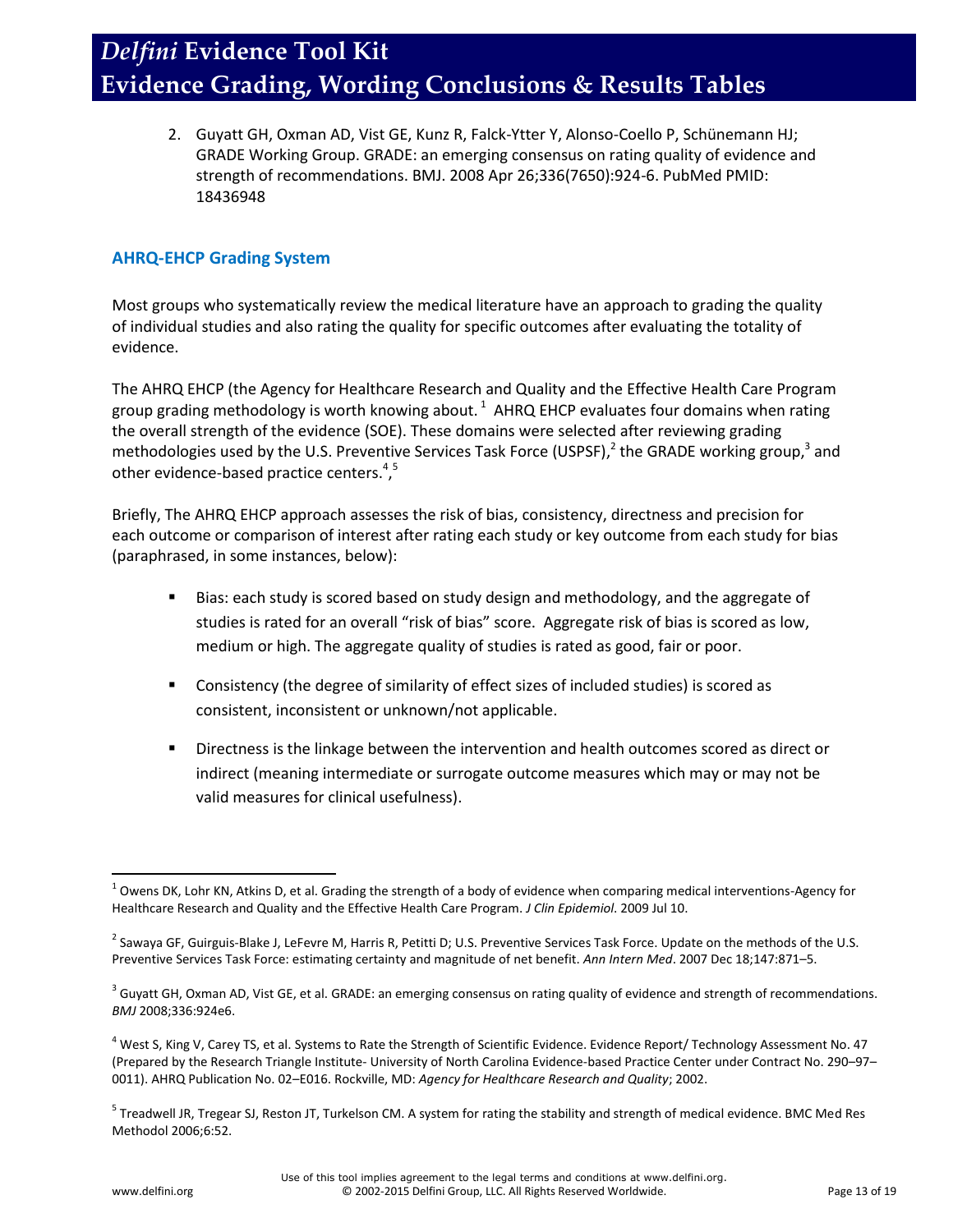**Precision concerns the ability to draw a clinically useful conclusion from the confidence** intervals. An imprecise estimate, for example, is one for which the confidence interval is wide enough to include clinically distinct conclusions (e.g., favoring both the interventions being compared).

AHRQ EHCP—like GRADE—has additional domains which may be included when rating evidence:

- Dose-response associations (present or not present)
- Plausible confounding that would increase or decrease effect (present or absent)
- Strength of association (magnitude of effect)
- Publication bias (not necessary to formally score)

The AHRQ EHCP overall strength of evidence (SOE) for each outcome of interest includes three grades high, moderate and inconclusive. For example, if the SOE is high, further research is unlikely to change confidence in the estimate of effect. If evidence is unavailable or does not permit a conclusion, the outcome in the AHRQ EHCP system is graded as inconclusive.

### **Delfini Modification**

We use our usual grading system for individual studies (A, B, BU, U). When we use our modified AHRQ EHCP system for rating the overall level of evidence (LOE), we modify it by adding a fourth category— "borderline" to increase clarity as we believe that "moderate" is not precise enough to address evidence of borderline usefulness.

| <b>AHRQ EHCP Evidence Grading and</b>   | <b>Delfini Evidence Grading and</b>      |  |  |
|-----------------------------------------|------------------------------------------|--|--|
| <b>Strength of Evidence Methodology</b> | <b>Level of Evidence Methodology</b>     |  |  |
| For Each Outcome                        | Each study or outcome: A, B, BU, U for   |  |  |
| Bias: Each study rated and an<br>٠      | validity and usefulness                  |  |  |
| aggregate risk of bias level is         |                                          |  |  |
| selected from low/ medium/ high         |                                          |  |  |
| risk. The aggregate quality of the      |                                          |  |  |
| studies under consideration is rated    |                                          |  |  |
| as good/fair/poor                       |                                          |  |  |
| Consistency                             |                                          |  |  |
| <b>Directness</b>                       |                                          |  |  |
| Precision<br>٠                          |                                          |  |  |
| Overall SOE: high, moderate, low,       | Overall LOE: high, moderate, borderline, |  |  |
| insufficient                            | inconclusive                             |  |  |
|                                         |                                          |  |  |

### **AHRQ EHCP and Delfini Evidence Grading Methodologies**

### **Examples AHRQ EHCP Strength of Evidence (SOE) Ratings**

| <b>Number</b><br>studies; N    | <b>Risk of Bias</b> | Consistency | <b>Directness</b> | Precision | <b>SOE</b>   |
|--------------------------------|---------------------|-------------|-------------------|-----------|--------------|
| <b>Mortality</b>               |                     |             |                   |           |              |
| 1;80                           | RCT/Medium          | Unknown     | <b>Direct</b>     | Imprecise | Insufficient |
| Improved<br>Quality<br>of Life |                     |             |                   |           |              |
| 6:265                          | RCTs/Low            | Consistent  | <b>Direct</b>     | Precise   | High SOE     |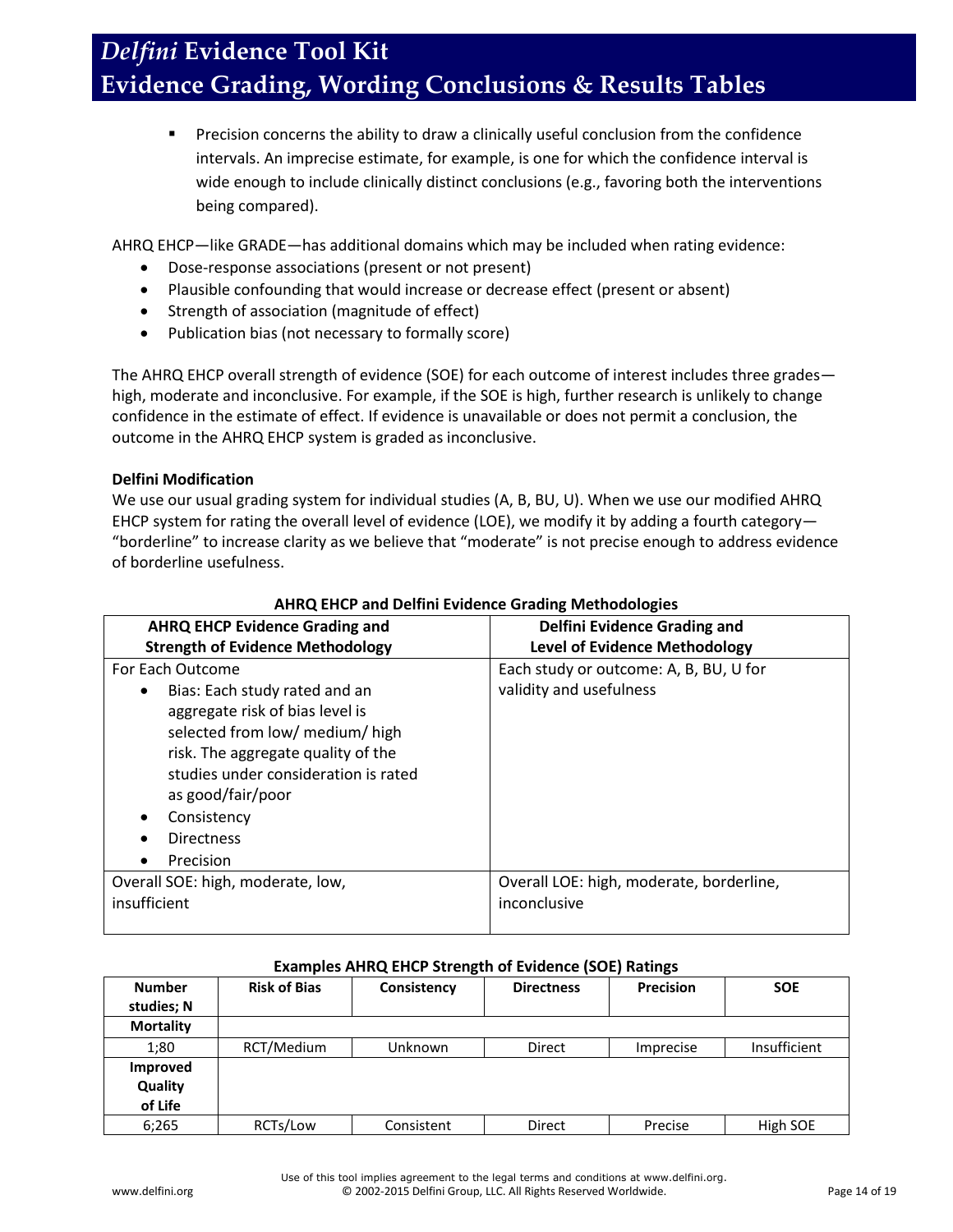## **Conclusions & Wording Suggestions**

The table below can be used to construct a concluding statement about the evidence:

| <b>Evidence Grade &amp; Concluding Statement</b> |                                                                                                         |
|--------------------------------------------------|---------------------------------------------------------------------------------------------------------|
|                                                  | Choose the applicable grade and strength of evidence statement (examples found in Results Table below). |
| Grade:                                           |                                                                                                         |
| <b>Evidence Statement:</b>                       |                                                                                                         |
|                                                  | Wording Conclusion Sample for Valid and Clinically Useful Studies                                       |
|                                                  | We recommend not completing for Grade U studies for questions of efficacy. We recommend completing      |
|                                                  | selectively for safety when safety outcomes are judged reasonably likely not to be due to chance.       |
| Consideration                                    | <b>Research Outcomes</b>                                                                                |
|                                                  | Replace text and complete the consideration below, adding new tables as                                 |
|                                                  | needed for different outcomes:                                                                          |
| Category/purpose of study                        | Efficacy, safety or other                                                                               |
| Intervention                                     | Include details such as dosing, means of administration, formulation, duration, etc.                    |
| Was demonstrated to be                           | Superior, equivalent, non-inferior, other [specify]                                                     |
| When compared with                               | Comparator                                                                                              |
| In the following clinically                      | Indication and endpoints                                                                                |
| significant area(s)                              |                                                                                                         |
| As measured by                                   | Measurement instruments used                                                                            |
| Within the following time                        | Study duration (intervention to final outcomes measurements)                                            |
| period                                           |                                                                                                         |
| Study population                                 | Describe patient population (inclusion and exclusion criteria and key baseline                          |
|                                                  | characteristics including demographic details such as ethnicity, gender and age                         |
|                                                  | and meaningful prognostic characteristics such as relevant medical histories),                          |
|                                                  | based on number of people studied, cared for in what setting and by what kind of                        |
|                                                  | provider                                                                                                |
| Results: Risk with and without                   | Two x two table data                                                                                    |
| treatment                                        |                                                                                                         |
| Results: Absolute measures                       | Formatted as: ARR%, 95% CI (CI to CI%), P=0.XXX.                                                        |
| Results: Number-needed-to                        | Complete only for statistically significant results                                                     |
| Treat                                            |                                                                                                         |
| <b>Additional Considerations for Safety*</b>     |                                                                                                         |
| Study type                                       | Experiment, observational [specify exact type e.g., RCT, cohort, case report]                           |
| Safety issues were                               | Prespecified, not prespecified, other [specify]                                                         |
| Results of important safety                      | Harms and results including confidence interval                                                         |
| issues reported as statistically                 |                                                                                                         |
| significant, plus important                      |                                                                                                         |
| safety issues that are reported                  |                                                                                                         |
| as nonsignificant, but are                       |                                                                                                         |
| actually "inconclusive"                          |                                                                                                         |
| because of a potentially                         |                                                                                                         |
| clinically relevant difference                   |                                                                                                         |
| within the CI                                    |                                                                                                         |
| Confirmation in additional                       | Yes, no [include references]                                                                            |
| studies                                          |                                                                                                         |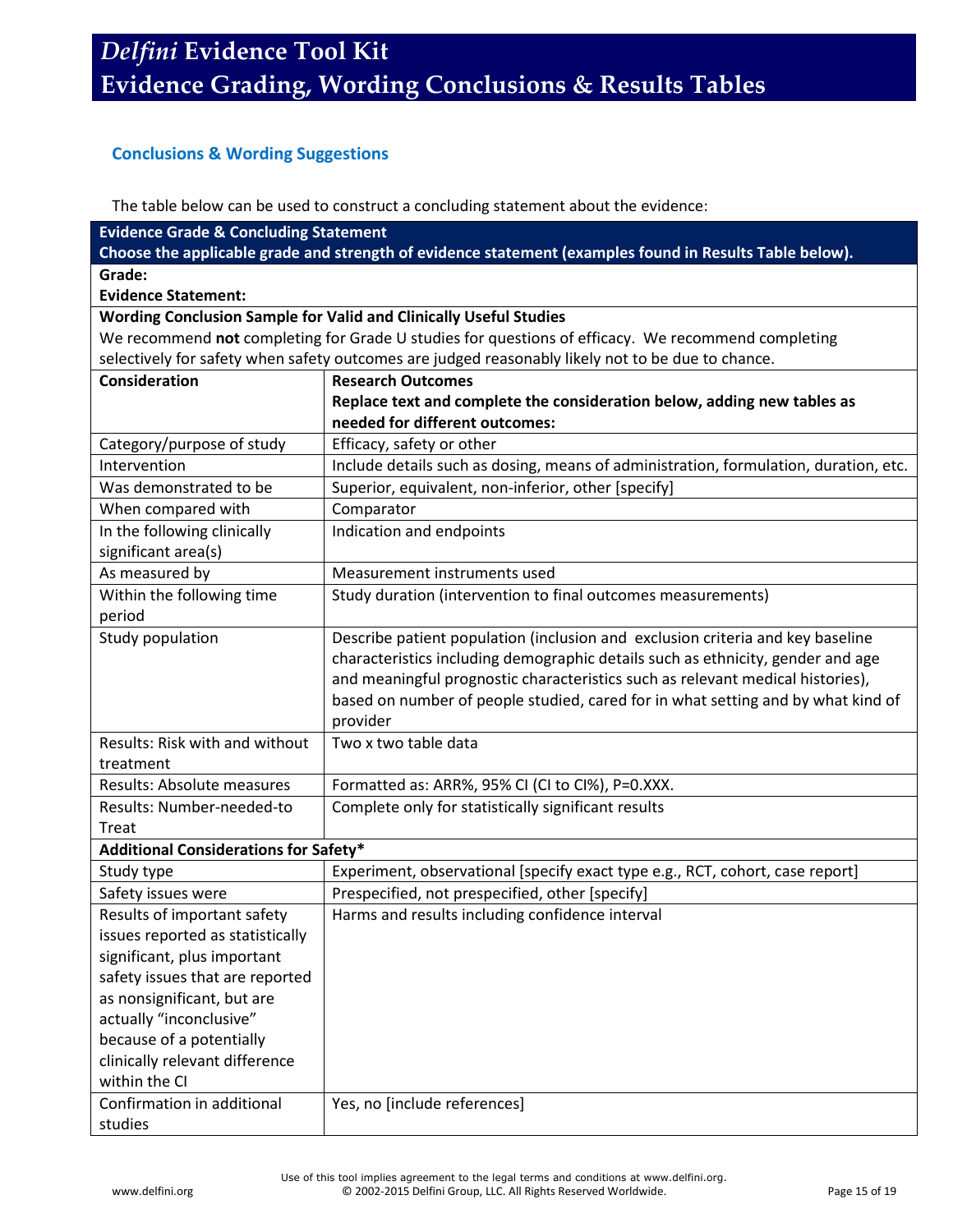| <b>Additional Considerations for Safety*</b> |  |
|----------------------------------------------|--|
| <b>Consistency/Heterogeneity:</b>            |  |
| <b>Limitations:</b>                          |  |
| Other:                                       |  |
| References:                                  |  |
|                                              |  |
|                                              |  |

\* Although some safety issues may not be considered significant in studies with short-term follow-up, they may be determined to be clinically significant in studies with longer follow-up. Longer-term studies may also demonstrate additional safety issues not observed in shorter-term trials. Most long-term safety issues associated with newly approved drugs are unknown until after the drugs are marketed and patients experience adverse events. Clinicians are urged to adhere to FDA recommendations for therapy.

### **Evidence Tagging Options**

(Be clear about whether you are referring to an overall level of evidence (LOE), a single study, a specific outcome, etc.)

### **Examples**

- Sufficient evidence: Example "The evidence is sufficient to conclude that… (LOE: Moderate)"
- Insufficient evidence: Example "There is insufficient evidence to conclude that... (LOE: Inconclusive)"
- Inconclusive evidence (which can result from a high quality study)
	- $\circ$  Example: Based on this BU study of 670 subjects<sup>\*</sup>, the evidence for a difference in bleeding rates between warfarin and enoxaparin is inconclusive based on a consideration of the rates and 95% CIs of study patients undergoing total hip replacement surgery; review of confidence intervals indicates that the difference in bleeding rates could have been as great as 2.4% favoring warfarin or up to 1.8% favoring enoxaprin. Reported point estimates for rates of major bleeding were 1.8% for warfarin patients vs 2.1% for enoxaparin patients, ARR= -0.3 favoring warfarin (95% CI -2.4 to 1.8)
- Individual study risk of bias ratings
	- o high risk of bias
	- o medium risk of bias
	- o low risk of bias
- Overall LOE ratings
	- o High
	- o Moderate
	- o Borderline
	- o Inconclusive

### **Useful Phrases**

- $F$  Flawed evidence
- **Valid evidence**
- Reliable evidence
- **Evidence is conclusive**
- **Evidence is inconclusive**
- **EXEC** Lethally threatened evidence
- Valid and clinically useful evidence
- **E** Clinically meaningful not clinically meaningful
- Meaningful clinical benefit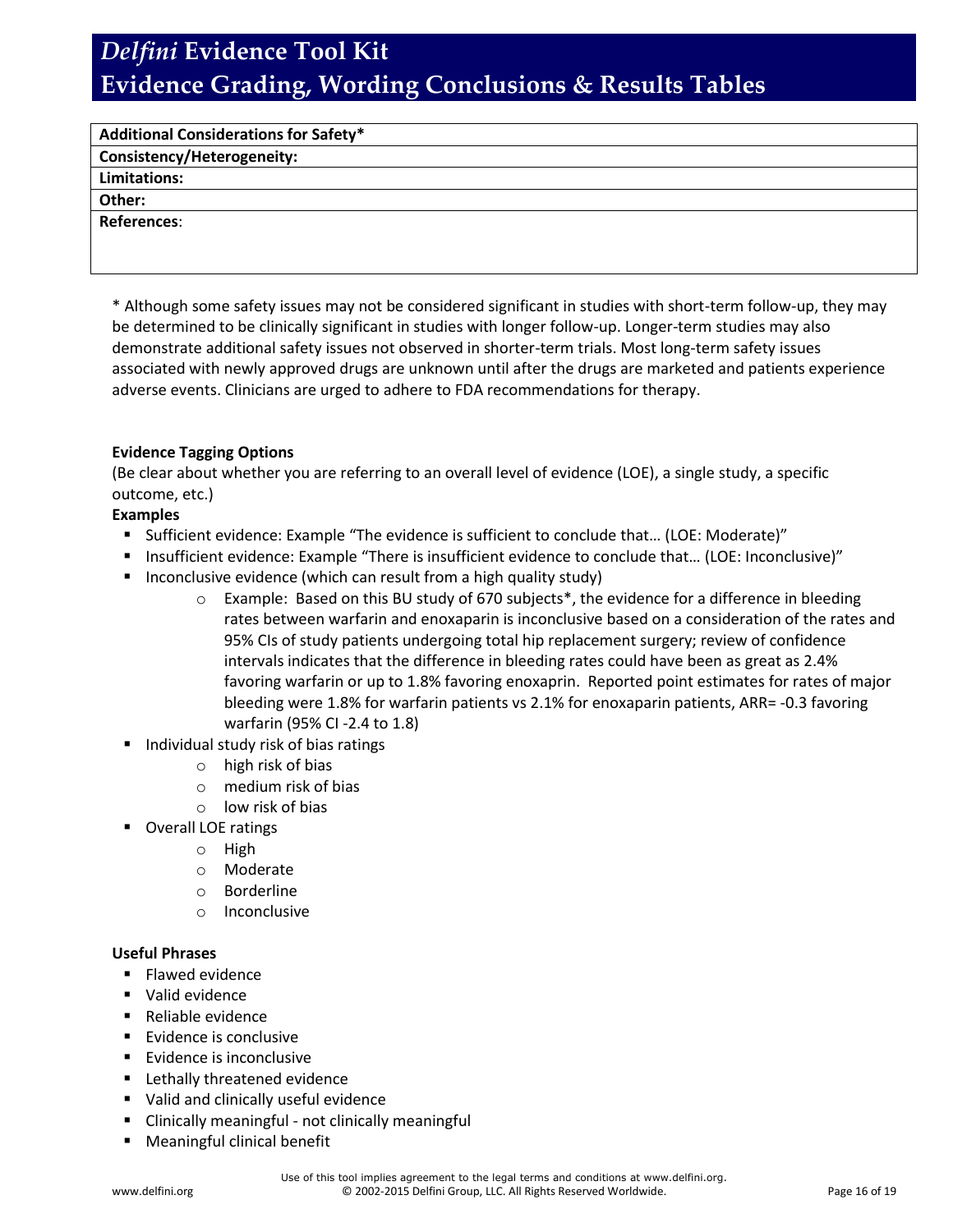### **Conclusions: Wording We Recommend be Avoided**

We recommend avoiding language that is inaccurate, misleading or vague. Here are some examples of problematic language we often see.

Use of cause and effect language for observational studies or using language which is otherwise misleading or inaccurate --

- 1. "There is evidence that…"
- 2. "Recent evidence has shown that…" (as contrasted with, "Studies have reported that…")
- 3. "Studies have shown…"
- 4. "There is some evidence that…"
- 5. "Many physicians have found…"
- 6. "It appears that…"
- 7. "It may be that..."
- 8. "Research has shown that…"
- 9. "X has shown promise (in several studies)…"
- 10. "Overall there was no statistically significant difference between the groups, but a trend was noted…"
- 11. For safety issues, when results are not statistically significant, "There were no differences in adverse effects between groups…"

Use of misleading language for harms when there is no difference in harms between groups—

Unless a study is powered for harms, lack of statistically significant differences may mean there is no difference or it may mean it is still unknown if there is a difference. Confidence intervals are useful in evaluating harms. For a valid study, the CI represents the range for which there is a 95% chance that the true answer lies. If the range includes a difference that is clinically meaningful, the study has not excluded the harm.

**Example**: Authors report: "The two groups did not differ in clinically relevant bleeding." PMID: 12049858. However, the CIs provide much more information: ARI, (95% CI) = 1.3, (0.3 to 2.9) and since the true difference in bleeding between the two groups could be as great as 2.9% (i.e., clinically relevant) the authors' conclusion is misleading.

#### **Example of Wording**

The evidence is insufficient to conclude that, in high risk women, the addition of MRI to mammographic screening reduces the need for mammography or ultrasound. (LOE: Inconclusive). Adding MRI will change treatment plans and result in more extensive surgery for some women (LOE: Borderline), but may not change incomplete excision rates or breast cancer recurrence rates (LOE: Inconclusive). We found no evidence that adding MRI to conventional screening in women at high risk of breast cancer will reduce mortality rates (LOE: Inconclusive).

#### **Conclusions from Non-Significant Findings**

Be cautious about making conclusions of no difference if no difference is potentially due to lack of finding a difference.

#### **Examples of Wording**

Significant differences between the groups were not detected. This could be due to an insufficient number of study subjects. Evaluating confidence intervals may provide more precision regarding the differences between the groups.

OR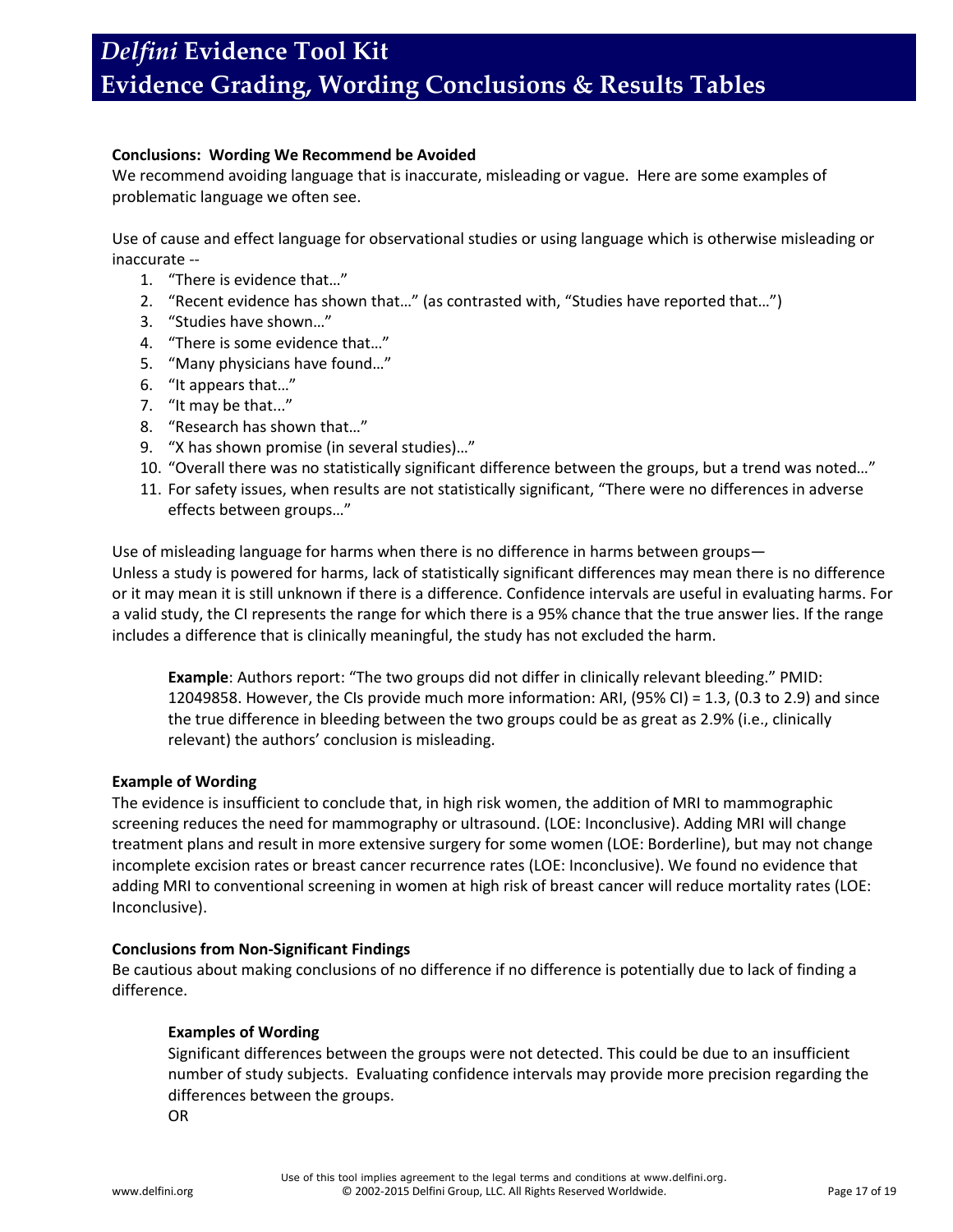Study has not confirmed that xxxx.

### **Other Wording Suggestions ― Miscellany**

### **ITT Analysis Verification**

 True ITT analysis was not performed. Therefore, the reviewers recalculated the statistical significance, applying Fisher's exact test and based on numbers of patients or percentages reported, of all reported outcomes listed above to ensure they were statistically significant. The reviewers' goal was only to verify statistical significance.

Results reported above are the authors' results which may be more favorable than they would be with true ITT analysis. Reviewers **did/did not** find a statistically significant result for \_\_\_\_\_\_\_\_\_ when missing values were assigned as [failed or success for which group].

### **Standard Safety Wording**

#### **Note**

Delfini takes a conservative patient-centered approach. Because safety is difficult to assess and may never be fully understood even over time, our SOE conclusions for safety are almost always Borderline or Insufficient. We may conclude Sufficient Evidence for a specific safety outcome in an instance in which there is definitive causal information about the occurrence of a harm**. Standard Cautions** almost always apply.

### **Standard Cautions**

Safety is often difficult to assess. Safety can only potentially be established with long-term follow-up.

Patients should be informed about known safety issues and the quality of the safety evidence even when the evidence is weak. Patients should also be informed that there may be unknown risks of adverse events from healthcare interventions.

Reports of no differences between groups should be viewed with caution because the population studied may have been too small for a true difference to be revealed. However, reports of adverse events might not, in fact, be due to the intervention.

### **Overall Value**

Requires local comparison of current practice and cost and other value judgments to projected impacts of practice change.